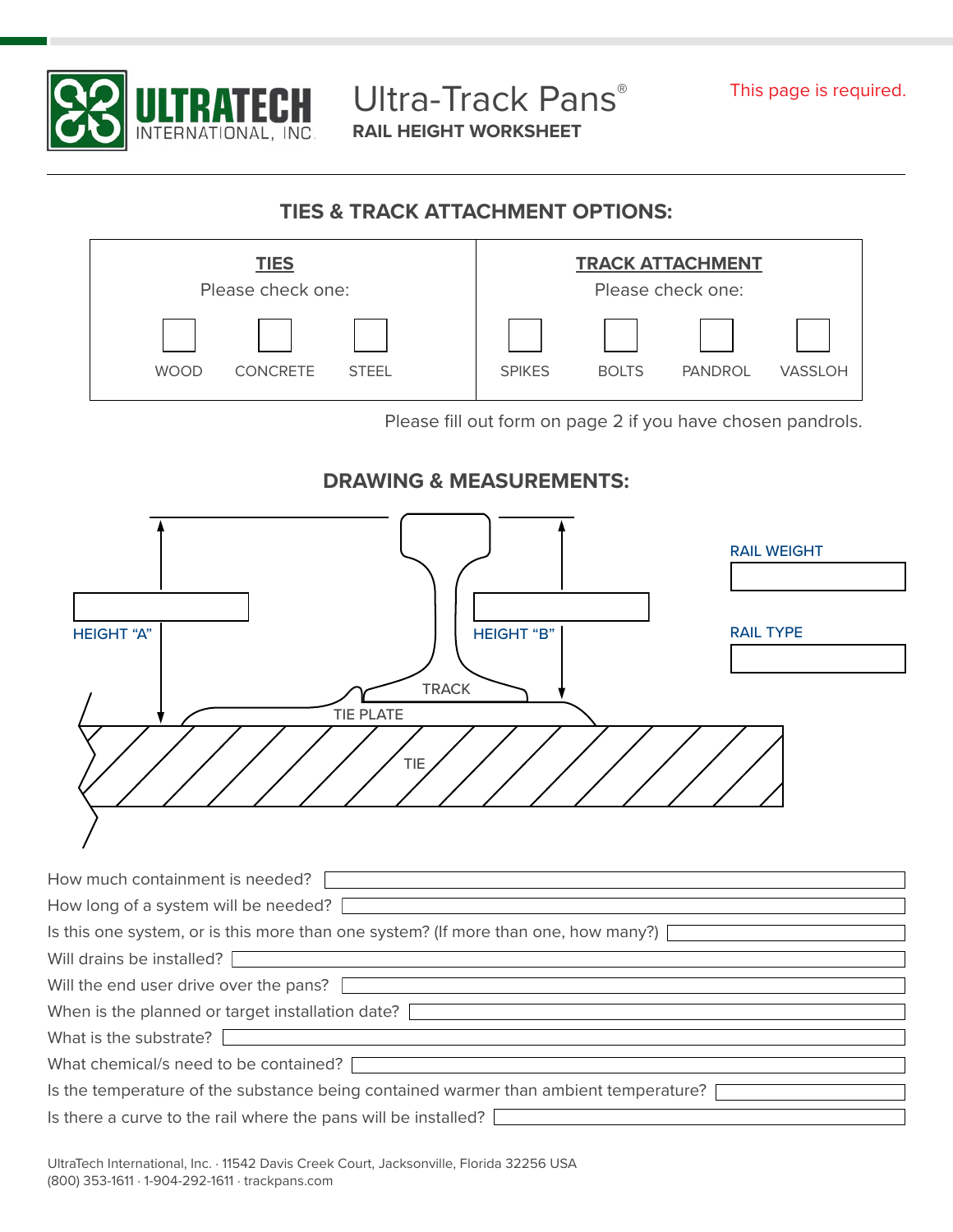

## Ultra-Track Pans® **RAIL WIDTH WORKSHEET**

This page is required.



UltraTech International, Inc. · 11542 Davis Creek Court, Jacksonville, Florida 32256 USA (800) 353-1611 · 1-904-292-1611 · trackpans.com